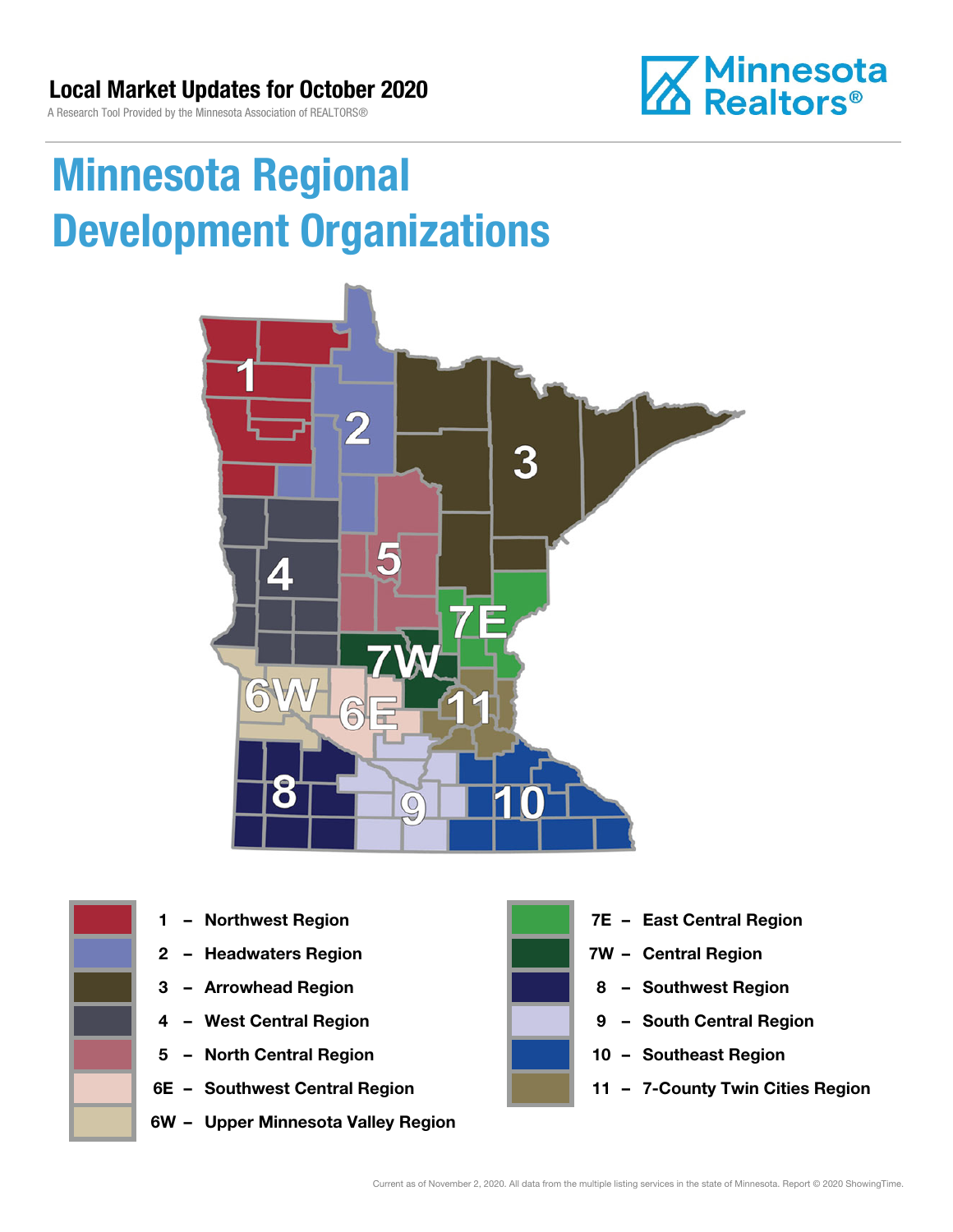A Research Tool Provided by the Minnesota Association of REALTORS®



### 1 – Northwest Region

|                                          | <b>October</b> |           |                | <b>Year to Date</b> |                     |                |
|------------------------------------------|----------------|-----------|----------------|---------------------|---------------------|----------------|
| <b>Key Metrics</b>                       | 2019           | 2020      | Percent Change | <b>Thru 10-2019</b> | <b>Thru 10-2020</b> | Percent Change |
| <b>New Listings</b>                      | 60             | 56        | $-6.7%$        | 598                 | 544                 | $-9.0\%$       |
| <b>Pending Sales</b>                     | 33             | 41        | $+24.2%$       | 413                 | 457                 | $+10.7%$       |
| <b>Closed Sales</b>                      | 54             | 45        | $-16.7%$       | 386                 | 409                 | $+6.0%$        |
| Median Sales Price*                      | \$141,400      | \$155,000 | $+9.6%$        | \$138,000           | \$134,000           | $-2.9%$        |
| Percent of Original List Price Received* | 92.4%          | 92.9%     | $+0.5%$        | 92.8%               | 92.3%               | $-0.5%$        |
| Days on Market Until Sale                | 98             | 83        | $-15.3%$       | 94                  | 99                  | $+5.3%$        |
| Months Supply of Inventory               | 6.5            | 3.9       | $-40.0\%$      |                     |                     |                |

\* Does not account for sale concessions and/or down payment assistance. Note: Activity for one month can sometimes look extreme due to small sample size.



#### **Historical Median Sales Price** Rolling 12-Month Calculation



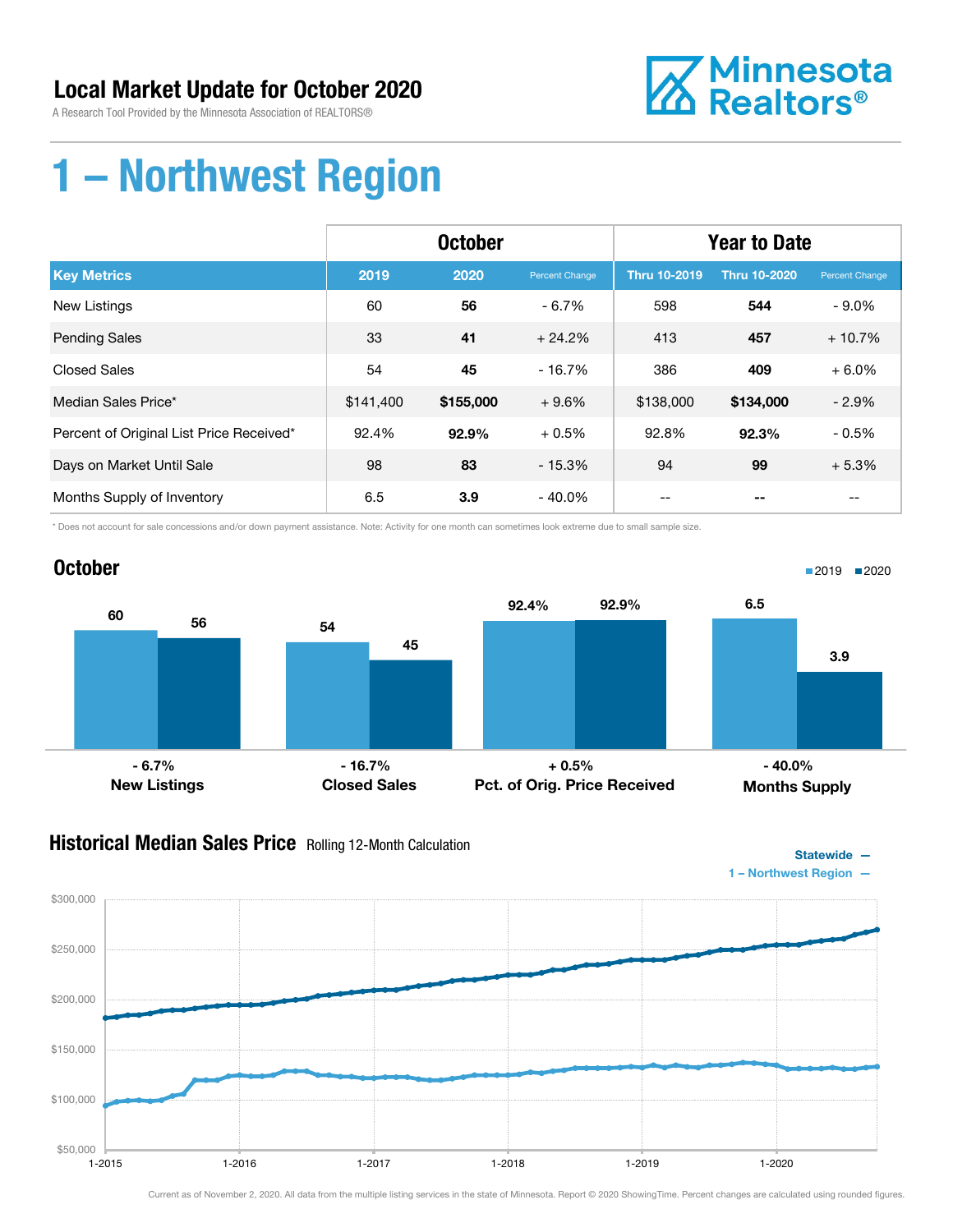**October** 



Statewide —

■2019 ■2020

### 2 – Headwaters Region

|                                          | <b>October</b> |           |                | <b>Year to Date</b> |                     |                |
|------------------------------------------|----------------|-----------|----------------|---------------------|---------------------|----------------|
| <b>Key Metrics</b>                       | 2019           | 2020      | Percent Change | <b>Thru 10-2019</b> | <b>Thru 10-2020</b> | Percent Change |
| <b>New Listings</b>                      | 87             | 81        | $-6.9%$        | 1,463               | 1,241               | $-15.2%$       |
| <b>Pending Sales</b>                     | 83             | 115       | $+38.6%$       | 984                 | 1,098               | $+11.6%$       |
| <b>Closed Sales</b>                      | 110            | 124       | $+12.7%$       | 930                 | 976                 | $+4.9%$        |
| Median Sales Price*                      | \$169,000      | \$206,750 | $+22.3%$       | \$177,125           | \$191,000           | $+7.8%$        |
| Percent of Original List Price Received* | 93.6%          | 96.3%     | $+2.9%$        | 94.8%               | 95.4%               | $+0.6%$        |
| Days on Market Until Sale                | 66             | 70        | $+6.1%$        | 71                  | 73                  | $+2.8%$        |
| Months Supply of Inventory               | 5.1            | 2.2       | $-56.9%$       |                     |                     |                |

\* Does not account for sale concessions and/or down payment assistance. Note: Activity for one month can sometimes look extreme due to small sample size.

#### 87 110 81 124 New Listings Closed Sales 93.6% 96.3% Pct. of Orig. Price Received 5.1 2.2 Months Supply - 6.9% + 12.7% + 2.9% - 56.9%

#### **Historical Median Sales Price** Rolling 12-Month Calculation

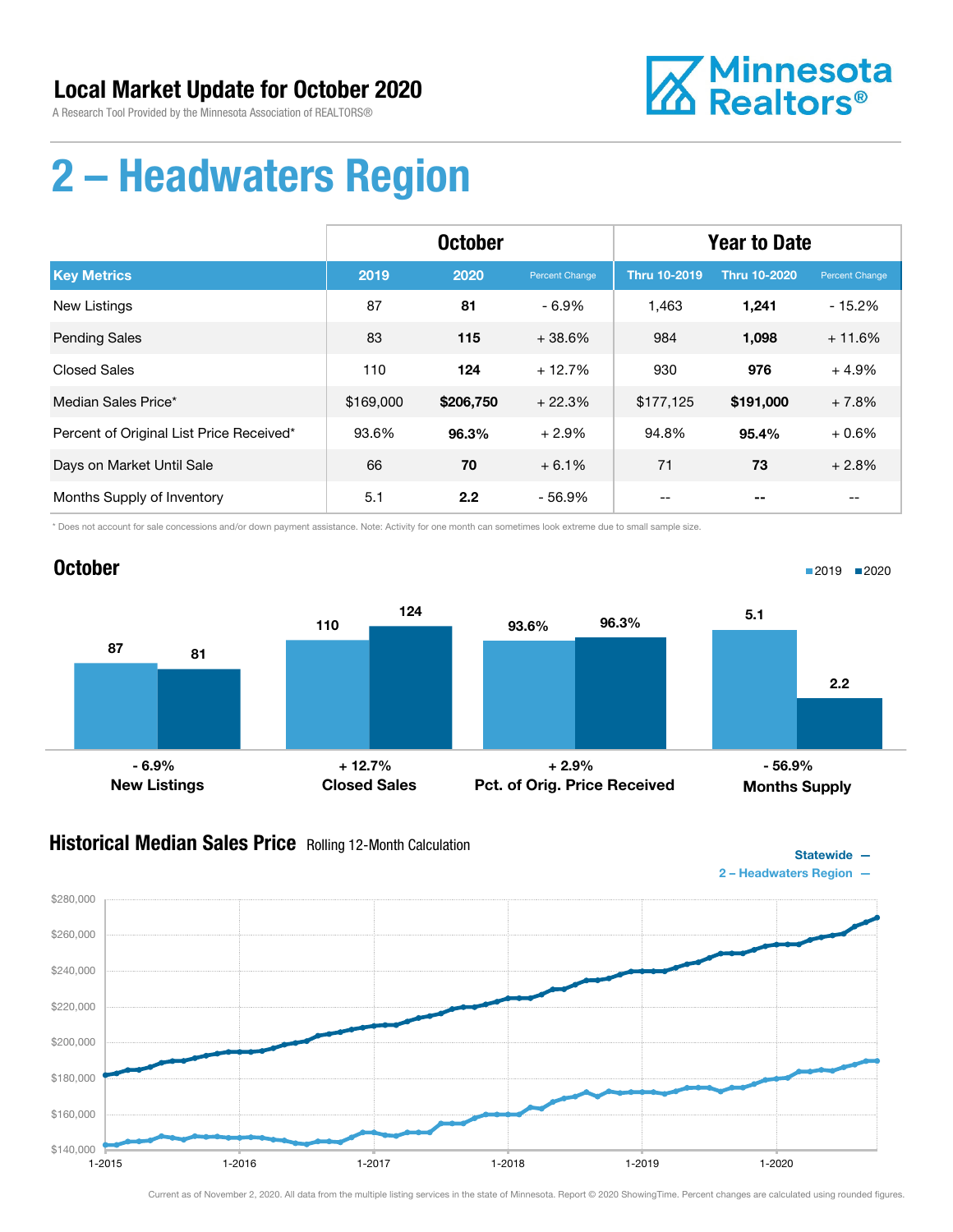A Research Tool Provided by the Minnesota Association of REALTORS®



## 3 – Arrowhead Region

|                                          | <b>October</b> |           |                       | <b>Year to Date</b> |                     |                |
|------------------------------------------|----------------|-----------|-----------------------|---------------------|---------------------|----------------|
| <b>Key Metrics</b>                       | 2019           | 2020      | <b>Percent Change</b> | <b>Thru 10-2019</b> | <b>Thru 10-2020</b> | Percent Change |
| <b>New Listings</b>                      | 504            | 426       | $-15.5%$              | 6,632               | 5,582               | $-15.8%$       |
| <b>Pending Sales</b>                     | 407            | 415       | $+2.0%$               | 4,400               | 4,955               | $+12.6%$       |
| Closed Sales                             | 513            | 662       | $+29.0%$              | 4,222               | 4,589               | $+8.7%$        |
| Median Sales Price*                      | \$169,425      | \$204,000 | $+20.4%$              | \$168,000           | \$186,000           | $+10.7%$       |
| Percent of Original List Price Received* | 93.2%          | 96.0%     | $+3.0%$               | 94.3%               | 95.2%               | $+1.0%$        |
| Days on Market Until Sale                | 78             | 76        | $-2.6%$               | 81                  | 80                  | $-1.2%$        |
| Months Supply of Inventory               | 6.2            | 3.0       | - 51.6%               |                     |                     | $- -$          |

\* Does not account for sale concessions and/or down payment assistance. Note: Activity for one month can sometimes look extreme due to small sample size.



#### **Historical Median Sales Price** Rolling 12-Month Calculation



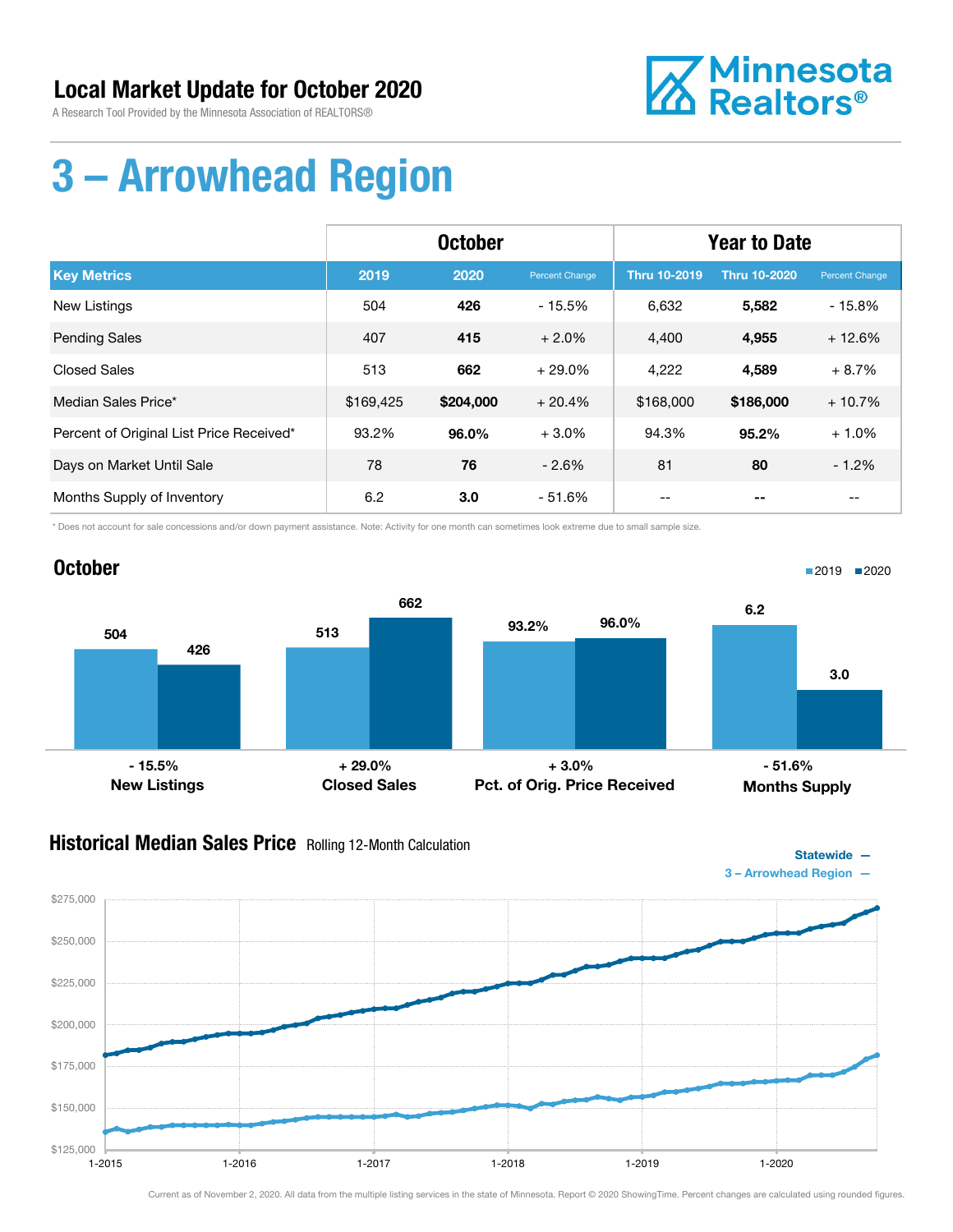A Research Tool Provided by the Minnesota Association of REALTORS®



Statewide —

■2019 ■2020

# 4 – West Central Region

|                                          | <b>October</b> |           |                | <b>Year to Date</b> |                     |                |
|------------------------------------------|----------------|-----------|----------------|---------------------|---------------------|----------------|
| <b>Key Metrics</b>                       | 2019           | 2020      | Percent Change | <b>Thru 10-2019</b> | <b>Thru 10-2020</b> | Percent Change |
| <b>New Listings</b>                      | 219            | 213       | $-2.7%$        | 3,220               | 3,018               | $-6.3%$        |
| <b>Pending Sales</b>                     | 190            | 200       | $+5.3%$        | 2,224               | 2,579               | $+16.0%$       |
| <b>Closed Sales</b>                      | 263            | 292       | $+11.0%$       | 2,105               | 2,353               | $+11.8%$       |
| Median Sales Price*                      | \$209,000      | \$239,500 | $+14.6%$       | \$208,000           | \$225,000           | $+8.2%$        |
| Percent of Original List Price Received* | 93.9%          | 95.5%     | $+1.7%$        | 94.6%               | 95.7%               | $+1.2%$        |
| Days on Market Until Sale                | 63             | 57        | $-9.5%$        | 69                  | 67                  | $-2.9%$        |
| Months Supply of Inventory               | 5.0            | 2.7       | $-46.0%$       |                     |                     |                |

\* Does not account for sale concessions and/or down payment assistance. Note: Activity for one month can sometimes look extreme due to small sample size.

### **October**



### Historical Median Sales Price Rolling 12-Month Calculation

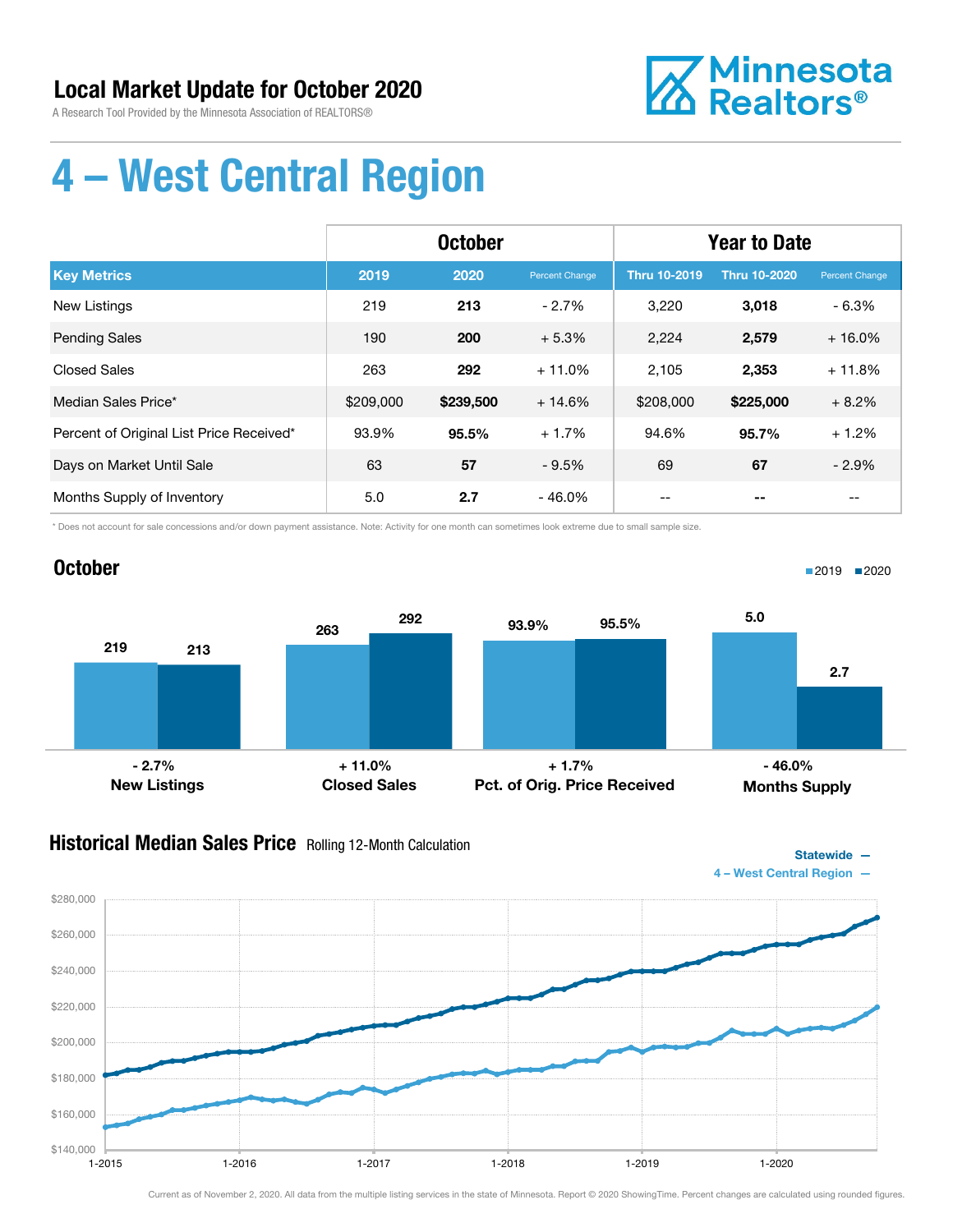October



# 5 – North Central Region

|                                          | <b>October</b> |           |                | <b>Year to Date</b> |                     |                |
|------------------------------------------|----------------|-----------|----------------|---------------------|---------------------|----------------|
| <b>Key Metrics</b>                       | 2019           | 2020      | Percent Change | <b>Thru 10-2019</b> | <b>Thru 10-2020</b> | Percent Change |
| <b>New Listings</b>                      | 268            | 258       | $-3.7%$        | 3.843               | 3,555               | $-7.5%$        |
| <b>Pending Sales</b>                     | 234            | 298       | $+27.4%$       | 2,673               | 3,205               | $+19.9%$       |
| <b>Closed Sales</b>                      | 276            | 440       | $+59.4%$       | 2,581               | 2,937               | $+13.8%$       |
| Median Sales Price*                      | \$229,450      | \$250,000 | $+9.0\%$       | \$199,900           | \$225,000           | $+12.6%$       |
| Percent of Original List Price Received* | 93.6%          | 97.5%     | $+4.2%$        | 95.0%               | 96.0%               | $+1.1%$        |
| Days on Market Until Sale                | 71             | 50        | $-29.6%$       | 69                  | 68                  | $-1.4%$        |
| Months Supply of Inventory               | 5.2            | 1.8       | $-65.4%$       | --                  |                     | --             |

\* Does not account for sale concessions and/or down payment assistance. Note: Activity for one month can sometimes look extreme due to small sample size.

#### 268 276 258 440 New Listings Closed Sales 93.6% 97.5% Pct. of Orig. Price Received 5.2 1.8 Months Supply  $-3.7\%$  - 3.7% + 59.4% + 59.4% + 4.2% + 4.2% + 65.4%

#### **Historical Median Sales Price** Rolling 12-Month Calculation



■2019 2020

Statewide —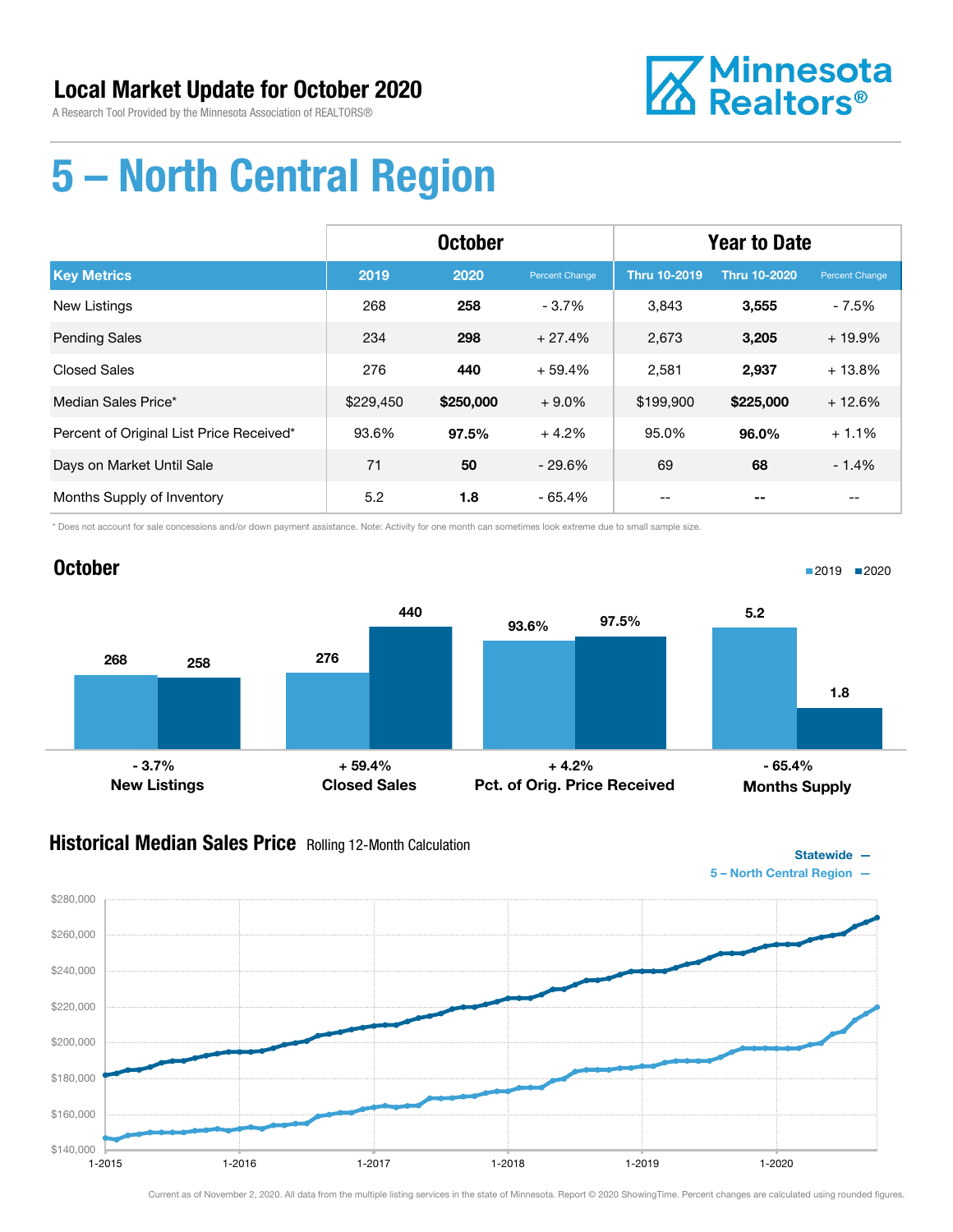

### 6E – Southwest Central Region

|                                          | <b>October</b> |           |                | <b>Year to Date</b> |                     |                |
|------------------------------------------|----------------|-----------|----------------|---------------------|---------------------|----------------|
| <b>Key Metrics</b>                       | 2019           | 2020      | Percent Change | <b>Thru 10-2019</b> | <b>Thru 10-2020</b> | Percent Change |
| <b>New Listings</b>                      | 168            | 156       | $-7.1%$        | 1,755               | 1,587               | $-9.6%$        |
| <b>Pending Sales</b>                     | 150            | 162       | $+8.0\%$       | 1,397               | 1,472               | $+5.4%$        |
| <b>Closed Sales</b>                      | 139            | 176       | $+26.6%$       | 1,338               | 1,332               | $-0.4%$        |
| Median Sales Price*                      | \$172,800      | \$203,000 | $+17.5%$       | \$166,000           | \$183,000           | $+10.2%$       |
| Percent of Original List Price Received* | 95.1%          | 97.2%     | $+2.2%$        | 95.5%               | 96.5%               | $+1.0%$        |
| Days on Market Until Sale                | 55             | 57        | $+3.6%$        | 67                  | 63                  | $-6.0\%$       |
| Months Supply of Inventory               | 3.5            | 1.8       | $-48.6%$       |                     |                     |                |

\* Does not account for sale concessions and/or down payment assistance. Note: Activity for one month can sometimes look extreme due to small sample size.

### October



#### **Historical Median Sales Price** Rolling 12-Month Calculation

Statewide — 6E – Southwest Central Region —

■2019 2020

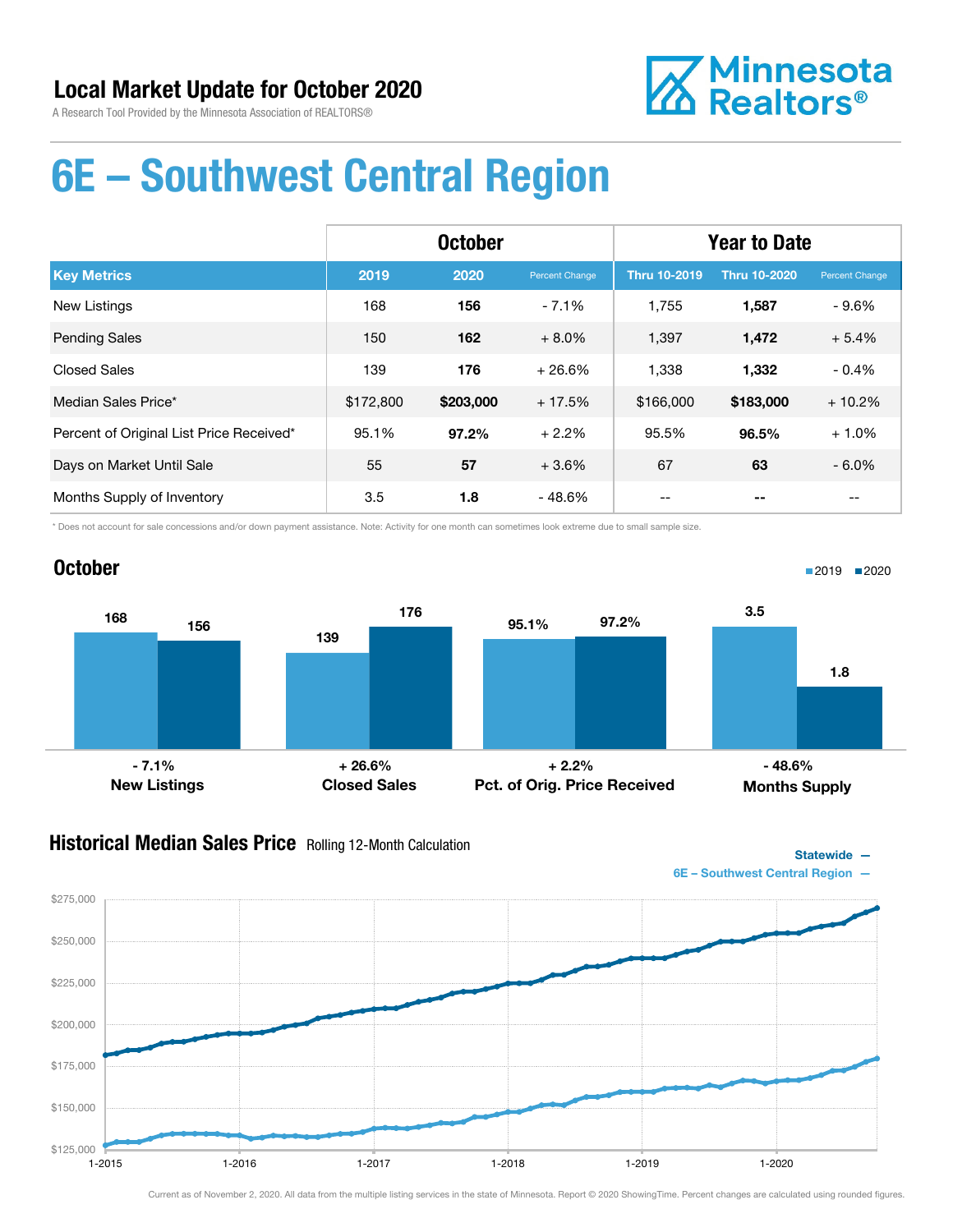# **Z** Minnesota<br>**ZA** Realtors<sup>®</sup>

# 6W – Upper Minnesota Valley Region

|                                          | <b>October</b> |           |                | <b>Year to Date</b> |                     |                |
|------------------------------------------|----------------|-----------|----------------|---------------------|---------------------|----------------|
| <b>Key Metrics</b>                       | 2019           | 2020      | Percent Change | <b>Thru 10-2019</b> | <b>Thru 10-2020</b> | Percent Change |
| <b>New Listings</b>                      | 45             | 38        | $-15.6%$       | 499                 | 441                 | $-11.6%$       |
| <b>Pending Sales</b>                     | 37             | 33        | $-10.8%$       | 335                 | 350                 | $+4.5%$        |
| <b>Closed Sales</b>                      | 53             | 52        | $-1.9%$        | 328                 | 338                 | $+3.0%$        |
| Median Sales Price*                      | \$112,000      | \$103,000 | $-8.0\%$       | \$90,000            | \$102,500           | $+13.9%$       |
| Percent of Original List Price Received* | 90.6%          | 92.2%     | $+1.8%$        | 90.8%               | 90.0%               | $-0.9%$        |
| Days on Market Until Sale                | 99             | 90        | $-9.1%$        | 118                 | 104                 | $-11.9%$       |
| Months Supply of Inventory               | 7.0            | 4.8       | - 31.4%        |                     |                     |                |

\* Does not account for sale concessions and/or down payment assistance. Note: Activity for one month can sometimes look extreme due to small sample size.



#### **Historical Median Sales Price** Rolling 12-Month Calculation



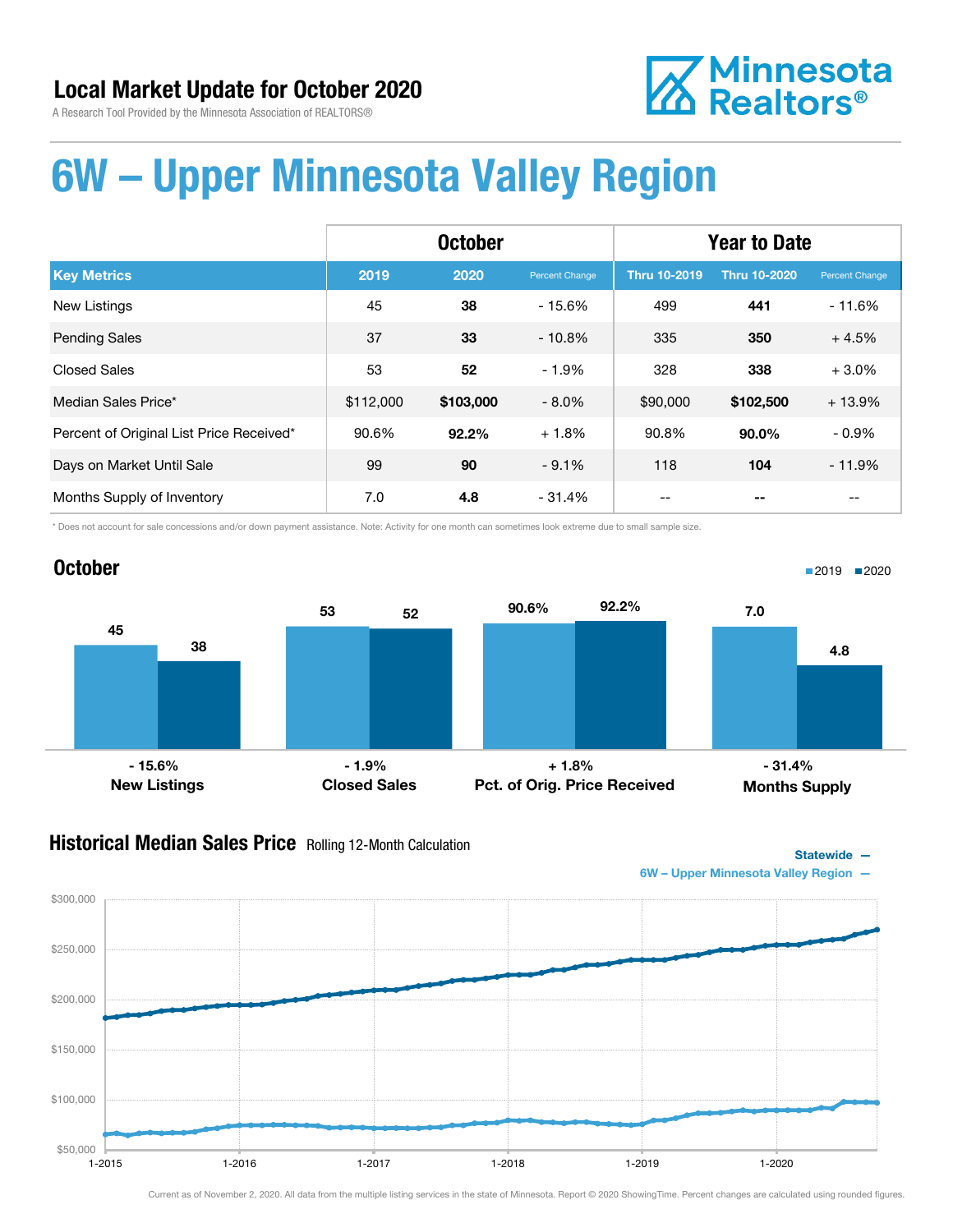

# 7E – East Central Region

|                                          | <b>October</b> |           |                | <b>Year to Date</b> |                     |                |
|------------------------------------------|----------------|-----------|----------------|---------------------|---------------------|----------------|
| <b>Key Metrics</b>                       | 2019           | 2020      | Percent Change | <b>Thru 10-2019</b> | <b>Thru 10-2020</b> | Percent Change |
| <b>New Listings</b>                      | 266            | 287       | $+7.9%$        | 3,519               | 3,344               | $-5.0\%$       |
| <b>Pending Sales</b>                     | 272            | 314       | $+15.4%$       | 2,572               | 2,930               | $+13.9%$       |
| <b>Closed Sales</b>                      | 303            | 362       | $+19.5%$       | 2,457               | 2,683               | $+9.2%$        |
| Median Sales Price*                      | \$220,725      | \$260,000 | $+17.8%$       | \$220,000           | \$242,456           | $+10.2%$       |
| Percent of Original List Price Received* | 96.6%          | 100.4%    | $+3.9%$        | 97.4%               | 98.7%               | $+1.3%$        |
| Days on Market Until Sale                | 50             | 34        | $-32.0%$       | 52                  | 46                  | $-11.5%$       |
| Months Supply of Inventory               | 3.5            | 1.5       | $-57.1%$       |                     |                     |                |

\* Does not account for sale concessions and/or down payment assistance. Note: Activity for one month can sometimes look extreme due to small sample size.

### October 266 303 287 362 96.6% 100.4%

New Listings Closed Sales  $+ 7.9\%$  - 57.1% + 19.5% + 3.9% + 3.9% + 57.1%

#### **Historical Median Sales Price** Rolling 12-Month Calculation



■2019 2020

1.5

Months Supply

3.5

Pct. of Orig. Price Received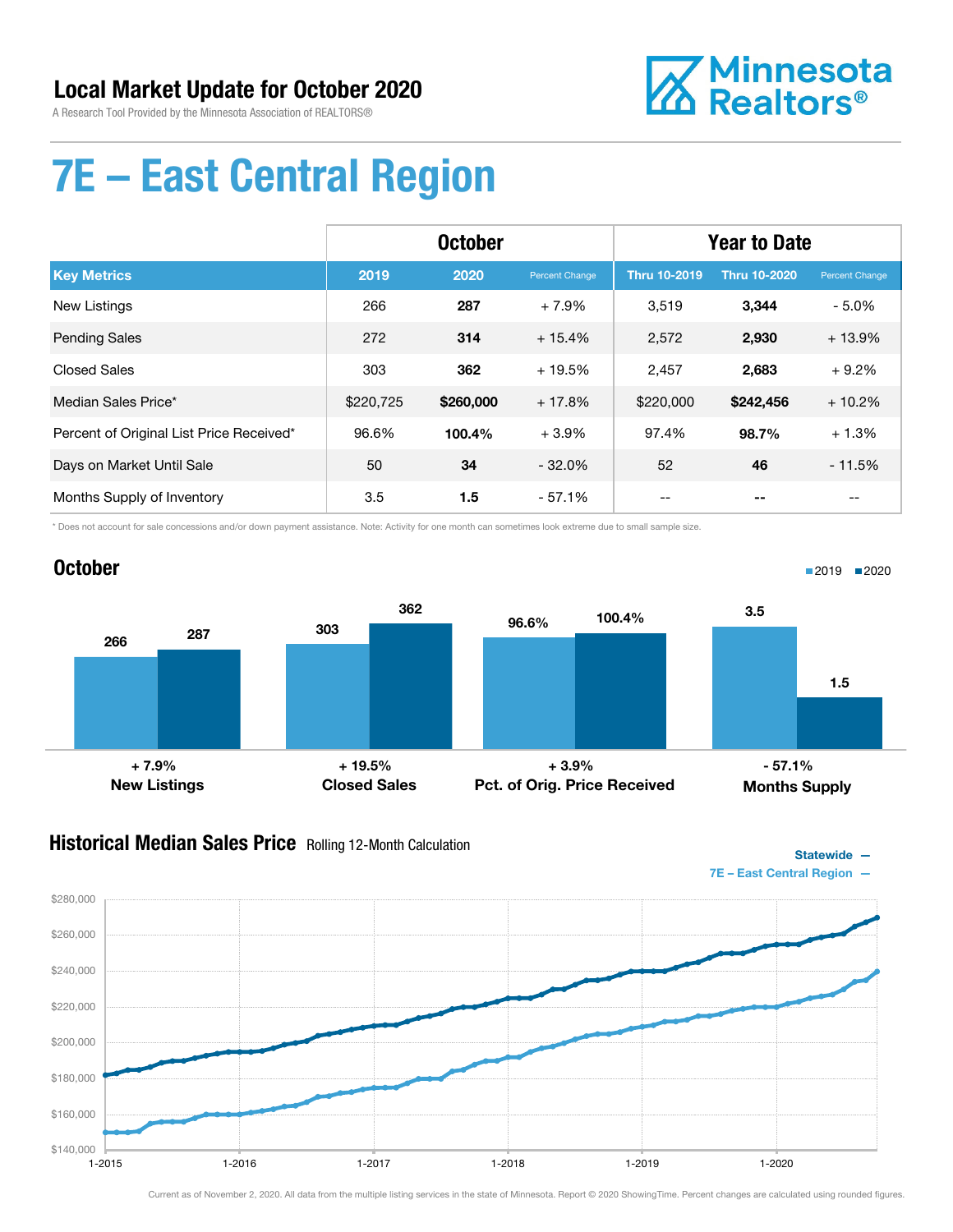A Research Tool Provided by the Minnesota Association of REALTORS®



# 7W – Central Region

|                                          | <b>October</b> |           |                | <b>Year to Date</b> |                     |                |
|------------------------------------------|----------------|-----------|----------------|---------------------|---------------------|----------------|
| <b>Key Metrics</b>                       | 2019           | 2020      | Percent Change | <b>Thru 10-2019</b> | <b>Thru 10-2020</b> | Percent Change |
| New Listings                             | 754            | 820       | $+8.8%$        | 8,804               | 8,742               | $-0.7%$        |
| <b>Pending Sales</b>                     | 622            | 776       | $+24.8%$       | 6,476               | 7,327               | $+13.1%$       |
| <b>Closed Sales</b>                      | 689            | 798       | $+15.8%$       | 6,186               | 6,685               | $+8.1%$        |
| Median Sales Price*                      | \$245,000      | \$280,000 | $+14.3%$       | \$240,000           | \$261,000           | $+8.7%$        |
| Percent of Original List Price Received* | 97.5%          | 99.5%     | $+2.1%$        | 98.0%               | 98.8%               | $+0.8%$        |
| Days on Market Until Sale                | 52             | 34        | $-34.6%$       | 48                  | 44                  | $-8.3%$        |
| Months Supply of Inventory               | 3.1            | 1.6       | $-48.4%$       |                     |                     |                |

\* Does not account for sale concessions and/or down payment assistance. Note: Activity for one month can sometimes look extreme due to small sample size.

#### October



#### **Historical Median Sales Price** Rolling 12-Month Calculation



■2019 2020

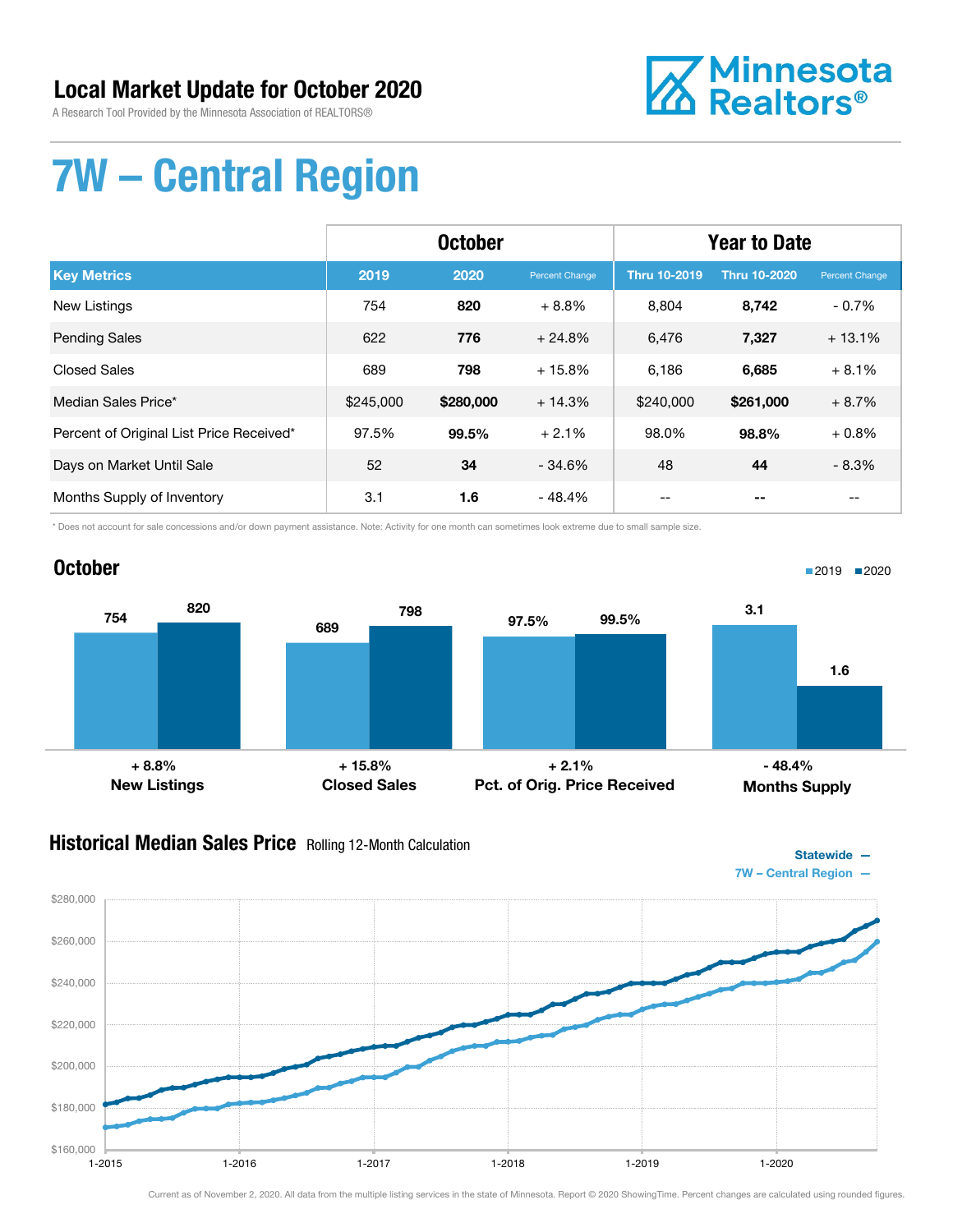A Research Tool Provided by the Minnesota Association of REALTORS®



### 8 – Southwest Region

|                                          | <b>October</b> |           |                | <b>Year to Date</b> |                     |                |
|------------------------------------------|----------------|-----------|----------------|---------------------|---------------------|----------------|
| <b>Key Metrics</b>                       | 2019           | 2020      | Percent Change | <b>Thru 10-2019</b> | <b>Thru 10-2020</b> | Percent Change |
| <b>New Listings</b>                      | 107            | 102       | $-4.7%$        | 1.169               | 1,156               | $-1.1%$        |
| <b>Pending Sales</b>                     | 97             | 121       | $+24.7%$       | 852                 | 1,015               | $+19.1%$       |
| <b>Closed Sales</b>                      | 98             | 124       | $+26.5%$       | 803                 | 933                 | $+16.2%$       |
| Median Sales Price*                      | \$120,000      | \$125,000 | $+4.2%$        | \$118,750           | \$128,000           | $+7.8%$        |
| Percent of Original List Price Received* | 91.1%          | 92.5%     | $+1.5%$        | 91.8%               | 92.4%               | $+0.7%$        |
| Days on Market Until Sale                | 99             | 71        | $-28.3%$       | 94                  | 83                  | $-11.7%$       |
| Months Supply of Inventory               | 5.6            | 3.2       | $-42.9%$       | --                  |                     | $- -$          |

\* Does not account for sale concessions and/or down payment assistance. Note: Activity for one month can sometimes look extreme due to small sample size.



#### **Historical Median Sales Price** Rolling 12-Month Calculation



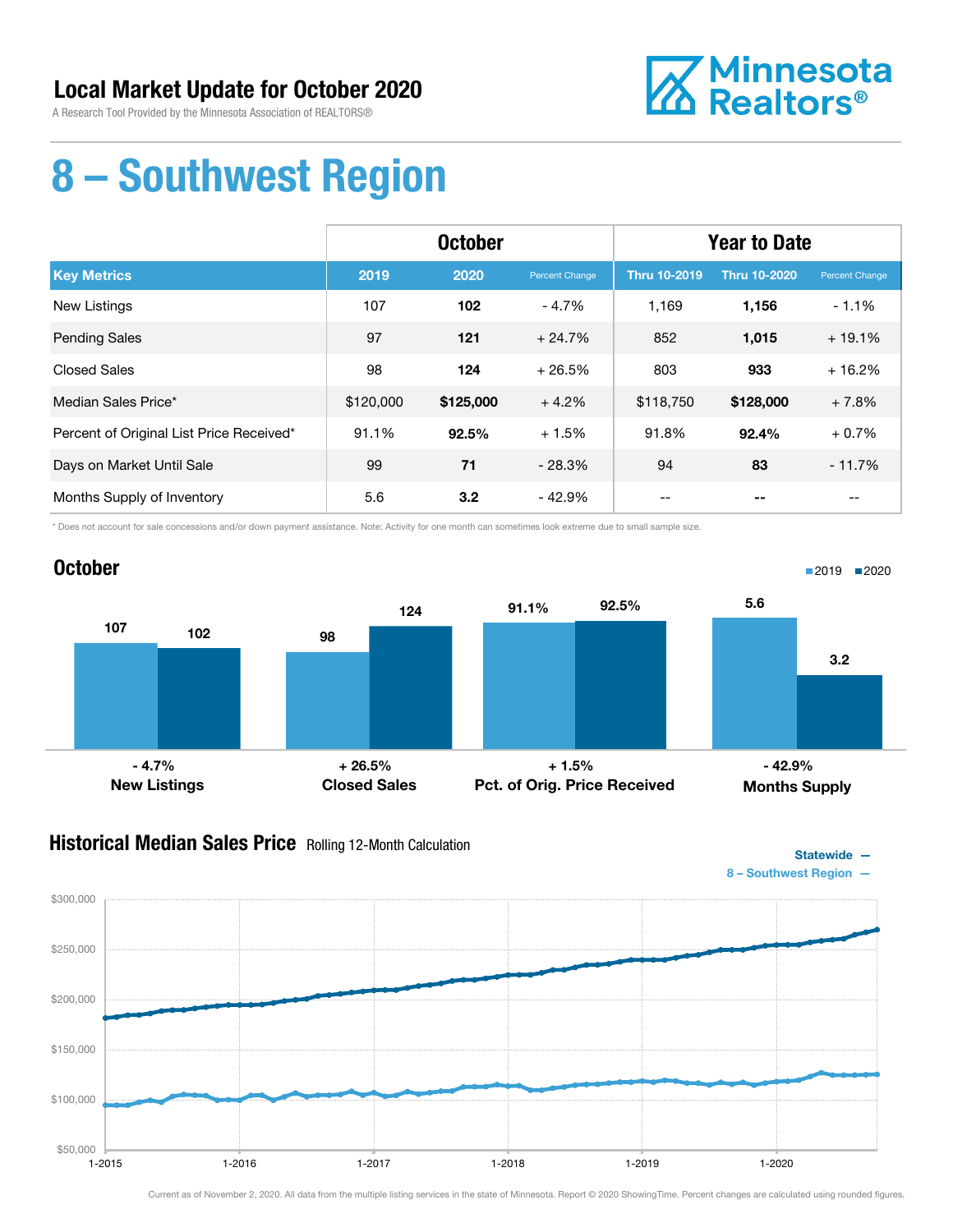

# 9 – South Central Region

|                                          | <b>October</b> |           |                | <b>Year to Date</b> |                     |                |
|------------------------------------------|----------------|-----------|----------------|---------------------|---------------------|----------------|
| <b>Key Metrics</b>                       | 2019           | 2020      | Percent Change | <b>Thru 10-2019</b> | <b>Thru 10-2020</b> | Percent Change |
| <b>New Listings</b>                      | 325            | 276       | $-15.1%$       | 3,462               | 3,055               | $-11.8%$       |
| <b>Pending Sales</b>                     | 264            | 234       | $-11.4%$       | 2,662               | 2,925               | $+9.9%$        |
| <b>Closed Sales</b>                      | 273            | 351       | $+28.6%$       | 2,501               | 2,776               | $+11.0%$       |
| Median Sales Price*                      | \$170,000      | \$215,480 | $+26.8%$       | \$176,625           | \$189,900           | $+7.5%$        |
| Percent of Original List Price Received* | 95.8%          | 96.5%     | $+0.7%$        | 95.3%               | 96.3%               | $+1.0%$        |
| Days on Market Until Sale                | 82             | 77        | $-6.1%$        | 92                  | 94                  | $+2.2%$        |
| Months Supply of Inventory               | 4.0            | 1.8       | $-55.0%$       | --                  |                     | --             |

\* Does not account for sale concessions and/or down payment assistance. Note: Activity for one month can sometimes look extreme due to small sample size.

#### October 325 276 273 351 New Listings Closed Sales 95.8% 96.5% Pct. of Orig. Price Received 4.0 1.8 Months Supply ■2019 2020  $-15.1\%$  - 15.1% - 55.0% + 28.6% - 55.0% + 0.7% - 55.0% - 55.0%

### **Historical Median Sales Price** Rolling 12-Month Calculation

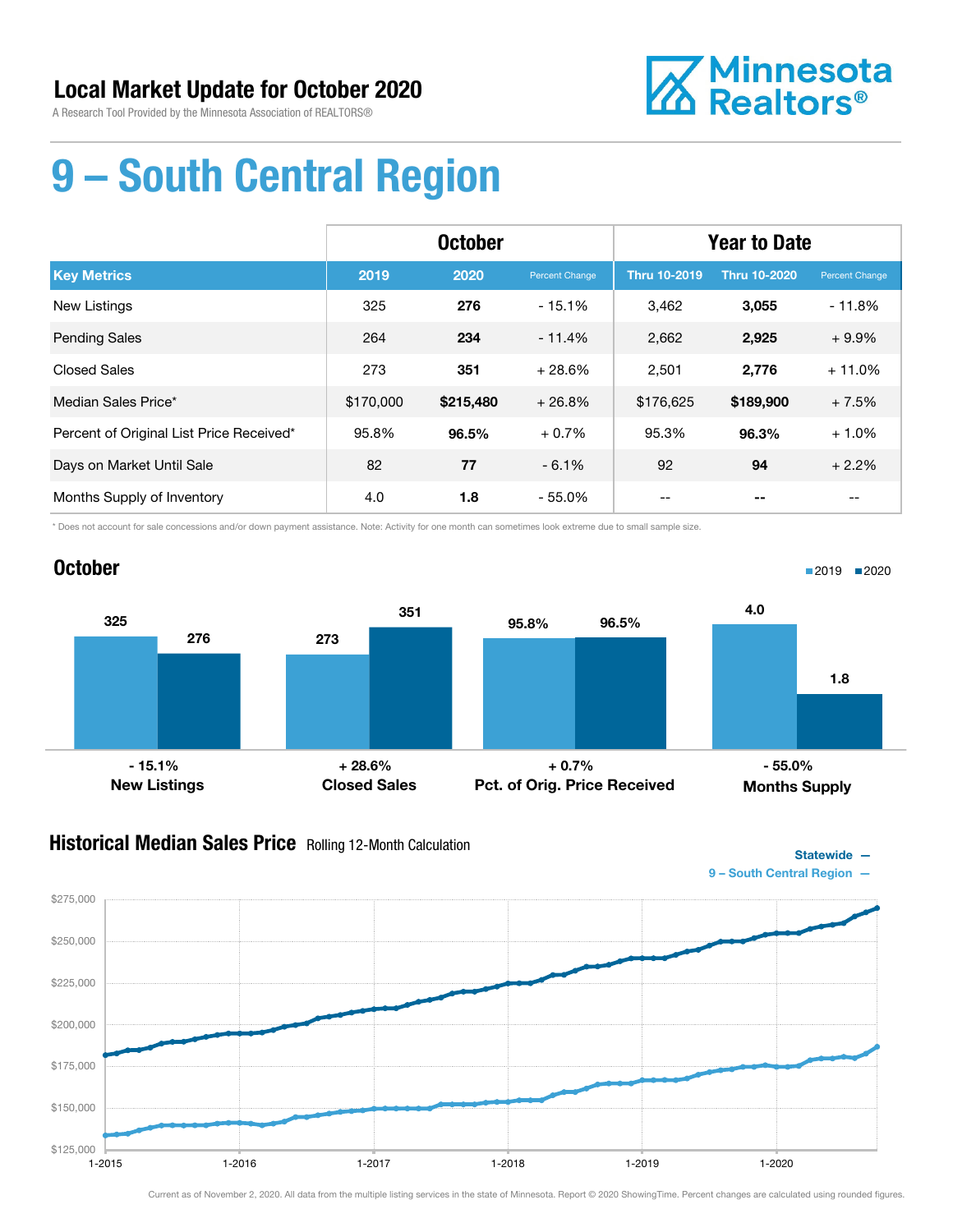

# 10 – Southeast Region

|                                          | <b>October</b> |           |                | <b>Year to Date</b> |                     |                |
|------------------------------------------|----------------|-----------|----------------|---------------------|---------------------|----------------|
| <b>Key Metrics</b>                       | 2019           | 2020      | Percent Change | <b>Thru 10-2019</b> | <b>Thru 10-2020</b> | Percent Change |
| New Listings                             | 709            | 688       | $-3.0%$        | 7,479               | 7,163               | $-4.2%$        |
| <b>Pending Sales</b>                     | 609            | 704       | $+15.6%$       | 6,124               | 6,584               | $+7.5%$        |
| <b>Closed Sales</b>                      | 648            | 792       | $+22.2%$       | 5,871               | 6,171               | $+5.1%$        |
| Median Sales Price*                      | \$200,000      | \$235,000 | $+17.5%$       | \$210,000           | \$227,000           | $+8.1%$        |
| Percent of Original List Price Received* | 96.4%          | 98.8%     | $+2.5%$        | 97.2%               | 97.9%               | $+0.7%$        |
| Days on Market Until Sale                | 50             | 42        | $-16.0%$       | 55                  | 53                  | $-3.6%$        |
| Months Supply of Inventory               | 3.0            | 1.6       | $-46.7%$       | --                  | --                  | $- -$          |

\* Does not account for sale concessions and/or down payment assistance. Note: Activity for one month can sometimes look extreme due to small sample size.

### October <sup>709</sup> <sup>648</sup> <sup>688</sup> 792 96.4% 98.8% 3.0  $-3.0\%$  - 3.0% + 22.2% + 2.5% - 46.7%

### Historical Median Sales Price Rolling 12-Month Calculation

New Listings Closed Sales



■2019 ■2020

1.6

Statewide —

Months Supply

Pct. of Orig. Price Received